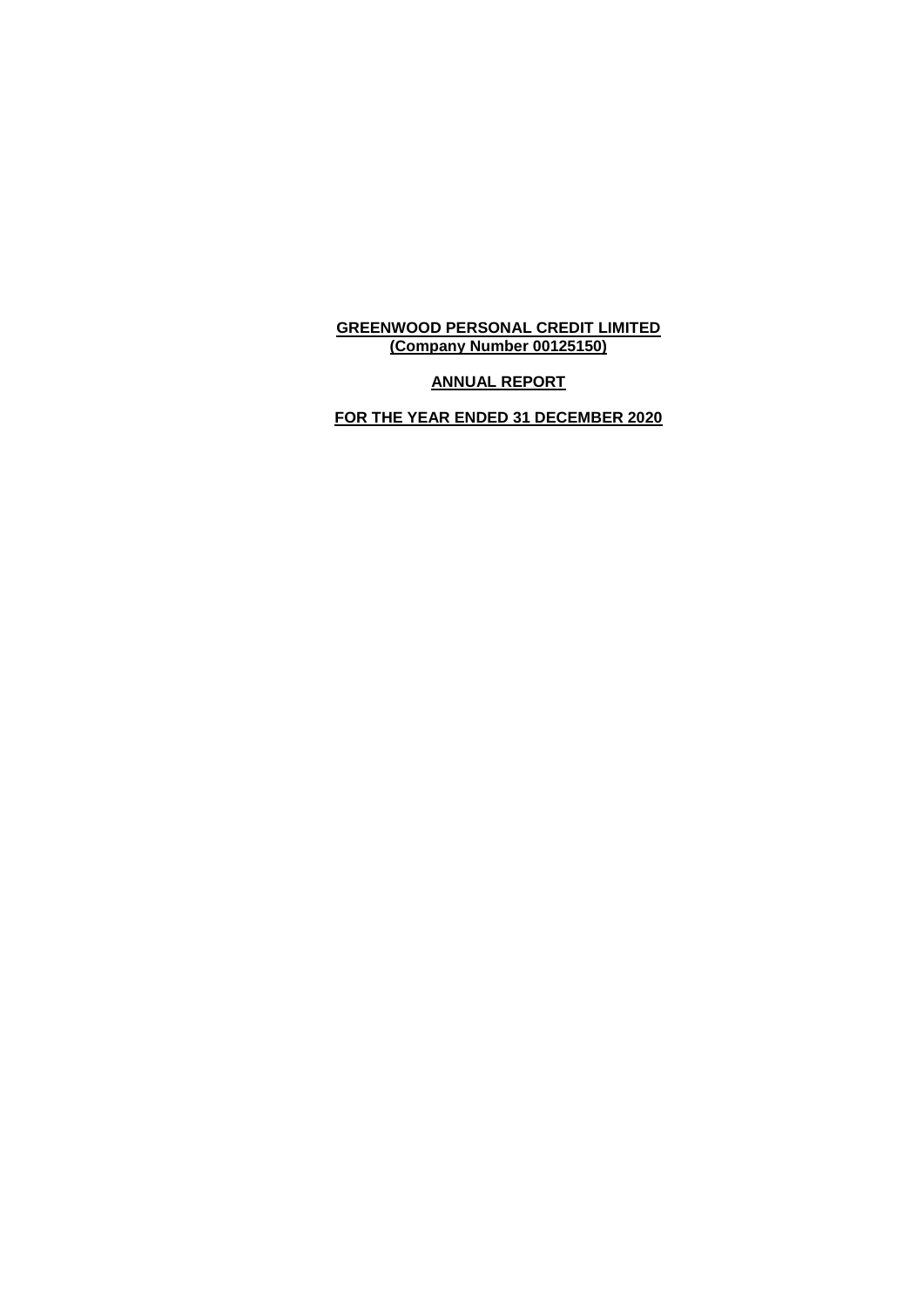# **CONTENTS**

Page

| Directors' report                            |   |
|----------------------------------------------|---|
| Directors' responsibilities statement        | 2 |
| Statement of comprehensive income            | 3 |
| <b>Balance sheet</b>                         | 3 |
| Statement of changes in shareholder's equity | 4 |
| Statement of cash flows                      | 4 |
| Statement of accounting policies             | 5 |
| Financial and capital risk management report | 7 |
| Notes to the financial statements            | 8 |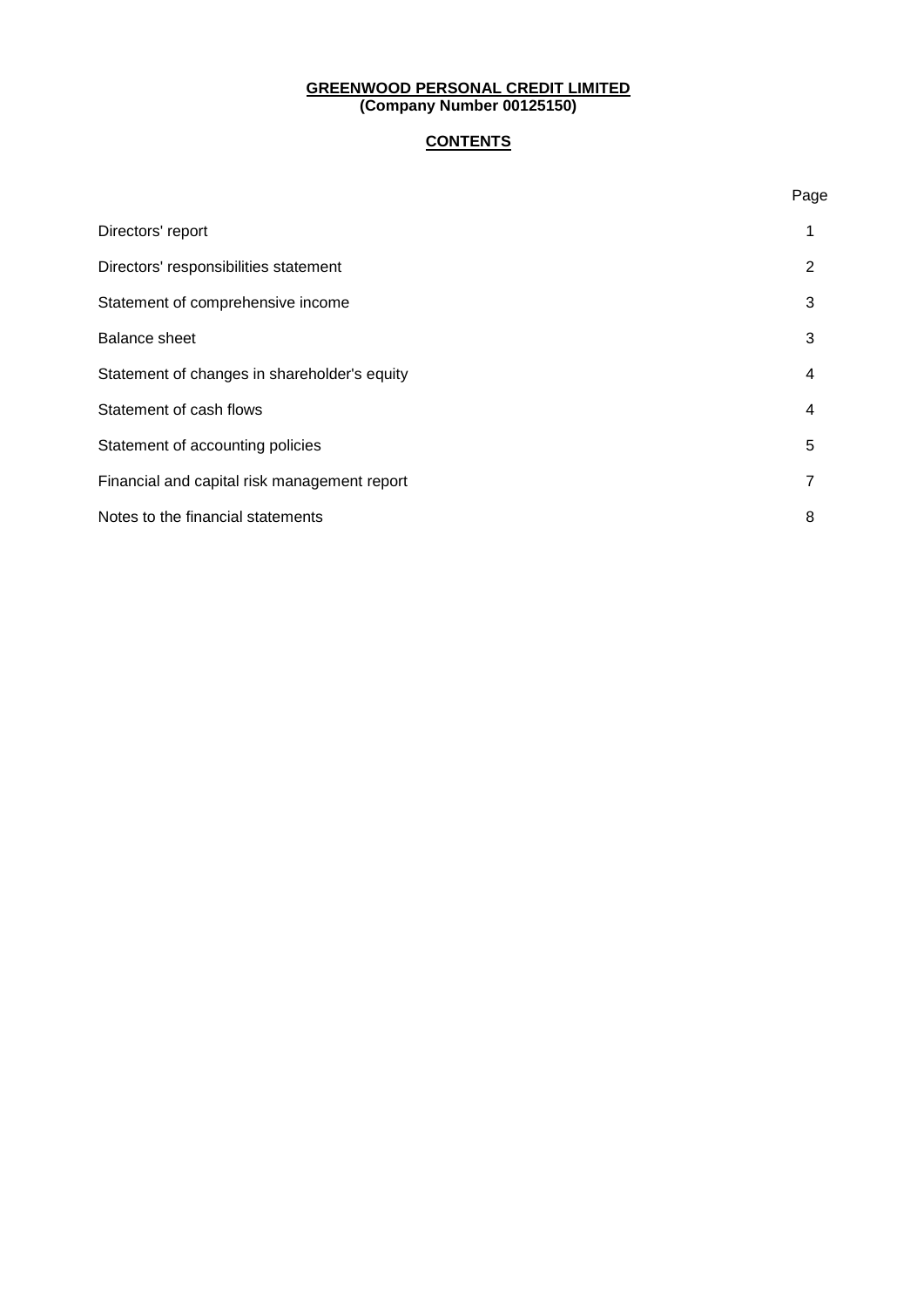#### **DIRECTORS' REPORT**

Greenwood Personal Credit Limited (the 'company') is a wholly-owned subsidiary of Provident Financial plc which, together with its subsidiaries, forms the Provident Financial group (the 'group'). The immediate parent of the company is Provident Financial Management Services Limited. Provident Financial plc is a public limited company, listed on the London Stock Exchange.

#### **Principal activity**

The principal activity of the company was to provide unsecured home credit loans to customers in the UK. The company ceased trading from 1 April 2014 and the directors do not expect to trade in the foreseeable future.

### **Results**

The statement of comprehensive income for the year is set out on page 3. The loss for the year of £1,000 (2019: profit of £1,000) has been deducted from/added to retained earnings.

### **Directors**

The directors of the company during the year ended 31 December 2020, all of whom were directors for the whole year then ended and to the date of this report, except where stated, were:

| H S Paton     | Chairman | (Appointed 14 September 2020) |
|---------------|----------|-------------------------------|
| C Davies      |          | (Appointed 4 December 2020)   |
| N L M Moore   |          | (Appointed 12 January 2021)   |
| C D Gillespie |          | (Resigned 28 August 2020)     |
| E C Thornhill |          | (Resigned 18 November 2020)   |

### **Principal risks and uncertainties and financial risk management**

The company participates in the group-wide risk management framework of Provident Financial plc. Details of the group's risk management framework together with the group's principal risks and uncertainties are set out in the annual report and financial statements of Provident Financial plc.

#### **Exemption from preparing strategic report**

In accordance with section 414B of the Companies Act 2006, the company has taken advantage of the exemption for small companies from preparing a strategic report.

#### **Auditor information**

The directors of the company have taken advantage of the exemption from audit under section 479A of the Companies Act 2006 relating to subsidiary companies for the year ended 31 December 2020.

BY ORDER OF THE BOARD

C Davies **Director Bradford** 15 September 2021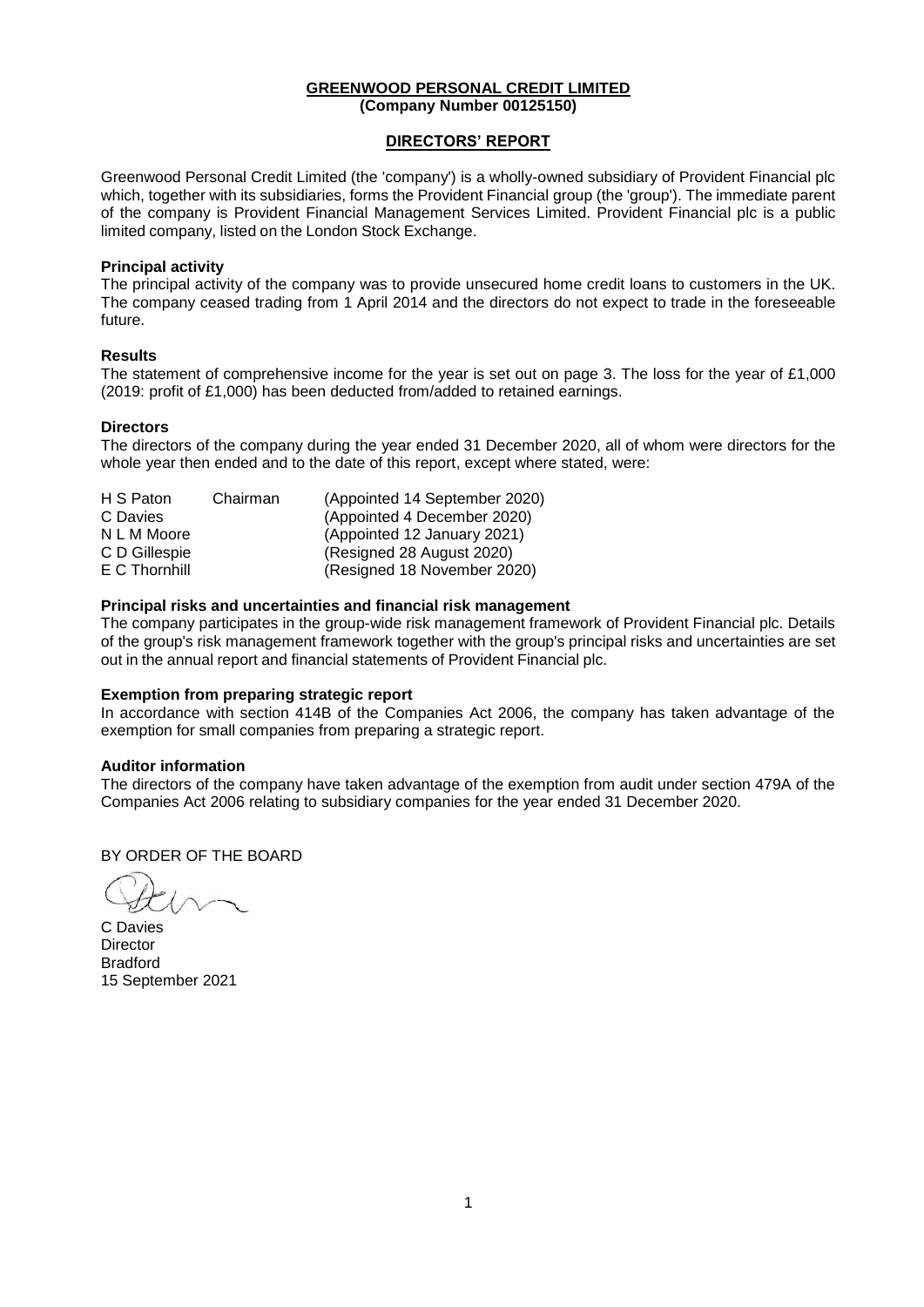### **DIRECTORS' RESPONSIBILITIES STATEMENT**

The directors are responsible for preparing the Annual report and the financial statements in accordance with applicable law and regulations.

Company law requires the directors to prepare financial statements for each financial year. Under that law the directors have elected to prepare the financial statements in accordance with International Financial Reporting Standards (IFRSs) as adopted by the European Union. Under company law the directors must not approve the financial statements unless they are satisfied that they give a true and fair view of the state of affairs of the company and of the profit or loss of the company for that period. In preparing these financial statements, International Accounting Standard 1 requires that the directors:

- properly select suitable accounting policies and apply them consistently;
- present information, including accounting policies, in a manner that provides relevant, reliable, comparable and understandable information;
- provide additional disclosures when compliance with the specific requirements in IFRSs are insufficient to enable users to understand the impact of particular transactions, other events and conditions on the entity's financial position and financial performance; and
- make an assessment of the company's ability to continue as a going concern.

The directors are responsible for keeping adequate accounting records that are sufficient to show and explain the company's transactions and disclose with reasonable accuracy at any time the financial position of the company and enable them to ensure that the financial statements comply with the Companies Act 2006. They are also responsible for safeguarding the assets of the company and hence for taking reasonable steps for the prevention and detection of fraud and other irregularities.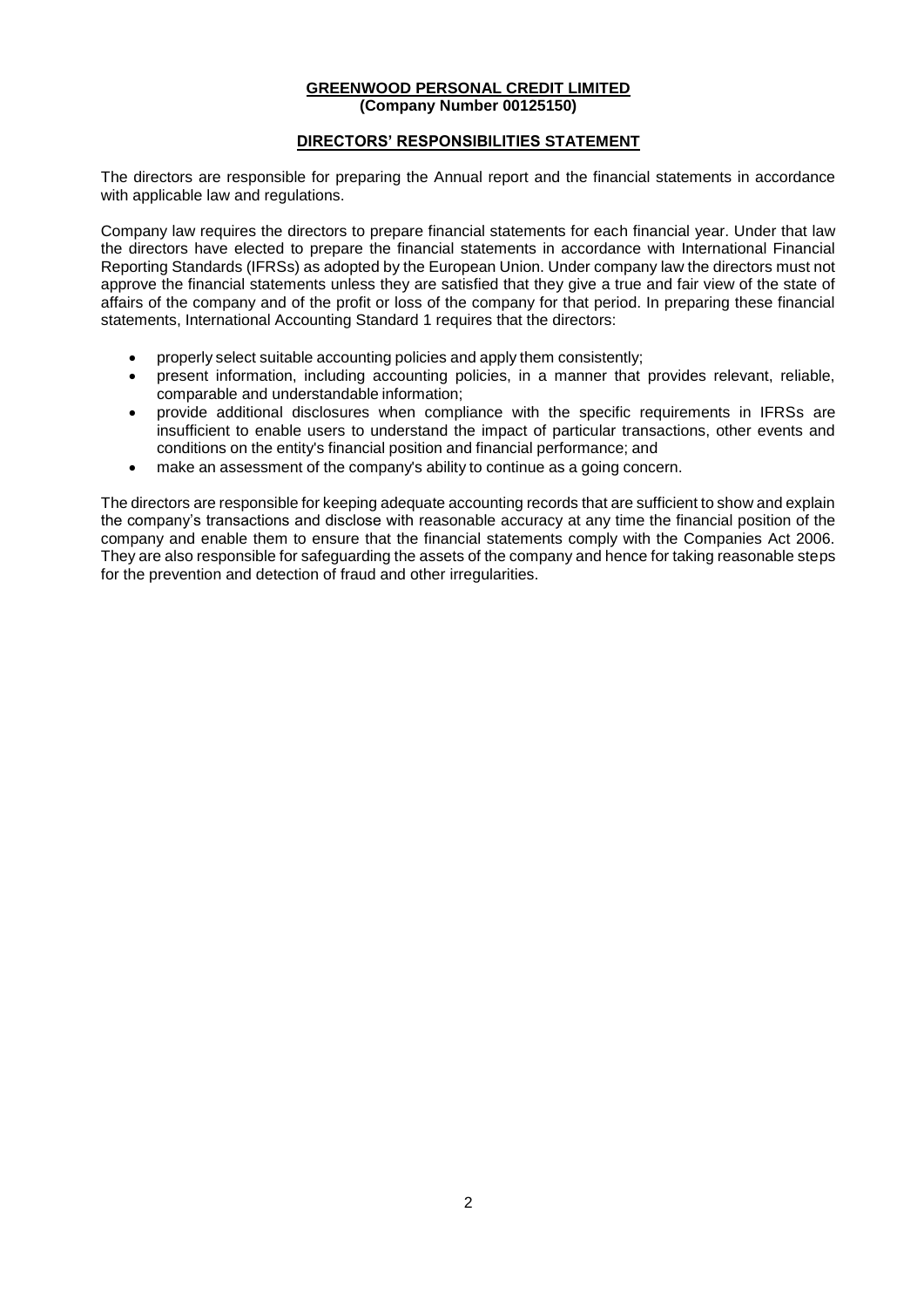### **STATEMENT OF COMPREHENSIVE INCOME**

|                                                        |      | 2020  | 2019  |
|--------------------------------------------------------|------|-------|-------|
| For the year ended 31 December                         | Note | £'000 | £'000 |
| Finance income                                         |      |       |       |
| Administrative costs                                   |      |       |       |
| (Loss)/profit before taxation                          |      |       |       |
| Tax charge                                             |      |       |       |
| (Loss)/profit and total comprehensive (expense)/income |      |       |       |
| for the year attributable to the equity shareholder    |      |       |       |
|                                                        |      |       |       |

All of the above operations relate to continuing operations.

### **BALANCE SHEET**

|                                        |             | 2020  | 2019  |
|----------------------------------------|-------------|-------|-------|
| As at 31 December                      | <b>Note</b> | £'000 | £'000 |
| <b>ASSETS</b>                          |             |       |       |
| Trade and other receivables            | 6           | 367   | 370   |
| <b>Total assets</b>                    |             | 367   | 370   |
| <b>LIABILITIES AND EQUITY</b>          |             |       |       |
| Liabilities                            |             |       |       |
| Trade and other payables               |             |       | 2     |
| <b>Total liabilities</b>               |             |       | 2     |
| Equity attributable to the shareholder |             |       |       |
| Share capital                          | 8           | 17    | 17    |
| Share premium account                  |             | 1     |       |
| Retained earnings                      |             | 349   | 350   |
| <b>Total equity</b>                    |             | 367   | 368   |
| <b>Total liabilities and equity</b>    |             | 367   | 370   |

The company is entitled to exemption from audit under section 479A of the Companies Act 2006 relating to subsidiary companies for the year ended 31 December 2020.

The members have not required the company to obtain an audit of its accounts for the year in question in accordance with section 476 of the Companies Act 2006.

The directors acknowledge their responsibilities for complying with the requirements of the Companies Act 2006 with respect to accounting records and the preparation of accounts.

The financial statements on pages 3 to 11 were approved and authorised for issue by the board of directors on 15 September 2021 and signed on its behalf by:

C Davies **Director**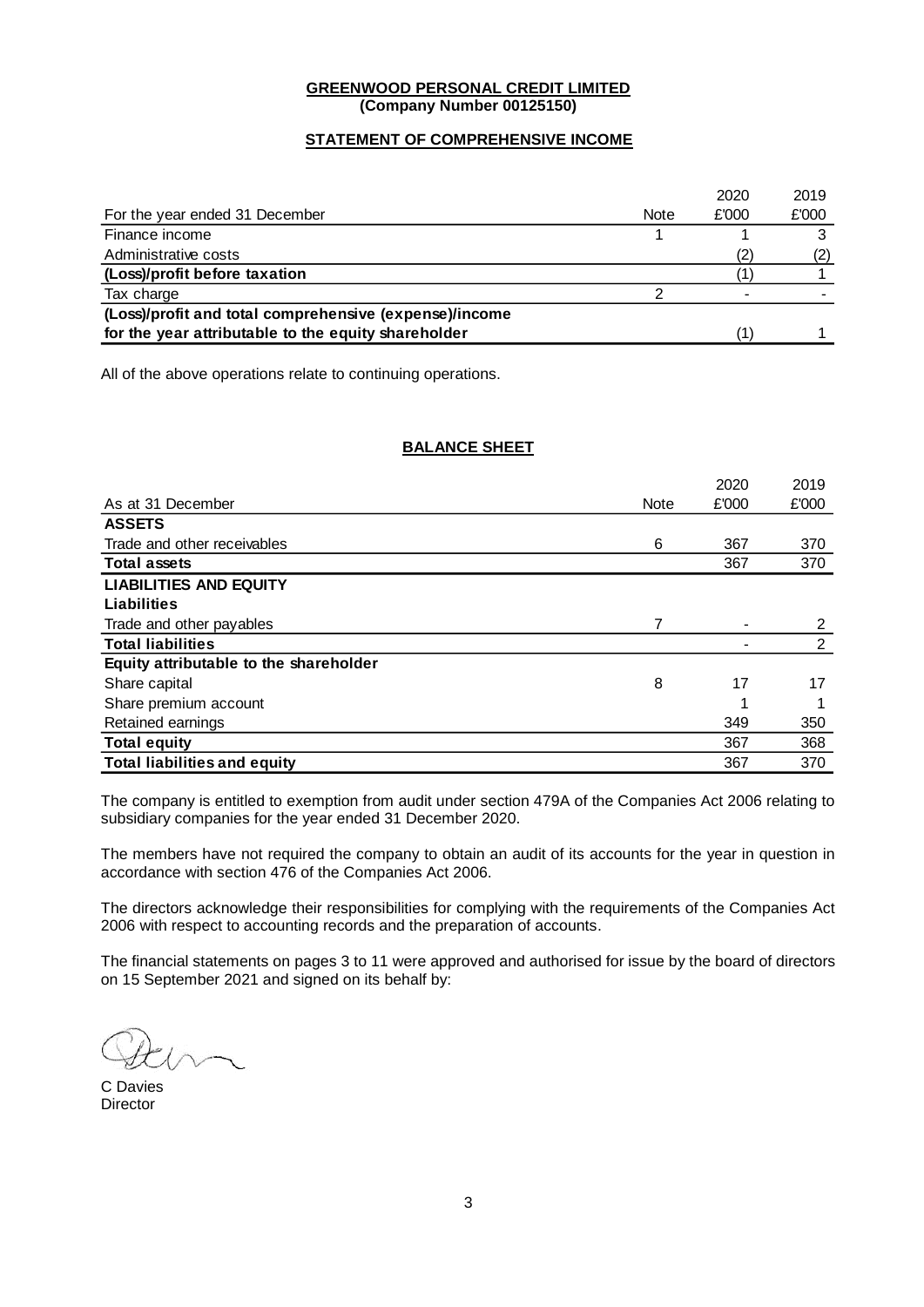## **STATEMENT OF CHANGES IN SHAREHOLDER'S EQUITY**

|                                                    | Share   |                  | Share Retained |       |
|----------------------------------------------------|---------|------------------|----------------|-------|
|                                                    | capital | premium earnings |                | Total |
| For the year ended 31 December                     | £'000   | £'000            | £'000          | £'000 |
| At 1 January 2019                                  | 17      |                  | 349            | 367   |
| Profit and total comprehensive income for the year |         |                  |                |       |
| At 31 December 2019                                | 17      |                  | 350            | 368   |
| At 1 January 2020                                  | 17      |                  | 350            | 368   |
| Loss and total comprehensive expense for the year  |         |                  | (1             | (1)   |
| At 31 December 2020                                | 17      |                  | 349            | 367   |

## **STATEMENT OF CASH FLOWS**

|                                                            |             | 2020  | 2019  |
|------------------------------------------------------------|-------------|-------|-------|
| For the year ended 31 December                             | <b>Note</b> | £'000 | £'000 |
| Cash flows from operating activities                       |             |       |       |
| Cash used in operations                                    | 11          |       | (3)   |
| Finance income received                                    |             |       |       |
| Net cash generated from operating activities               |             |       |       |
|                                                            |             |       |       |
| Net increase in cash, cash equivalents and overdrafts      |             |       |       |
| Cash, cash equivalents and overdrafts at beginning of year |             |       |       |
| Cash, cash equivalents and overdrafts at end of year       |             |       |       |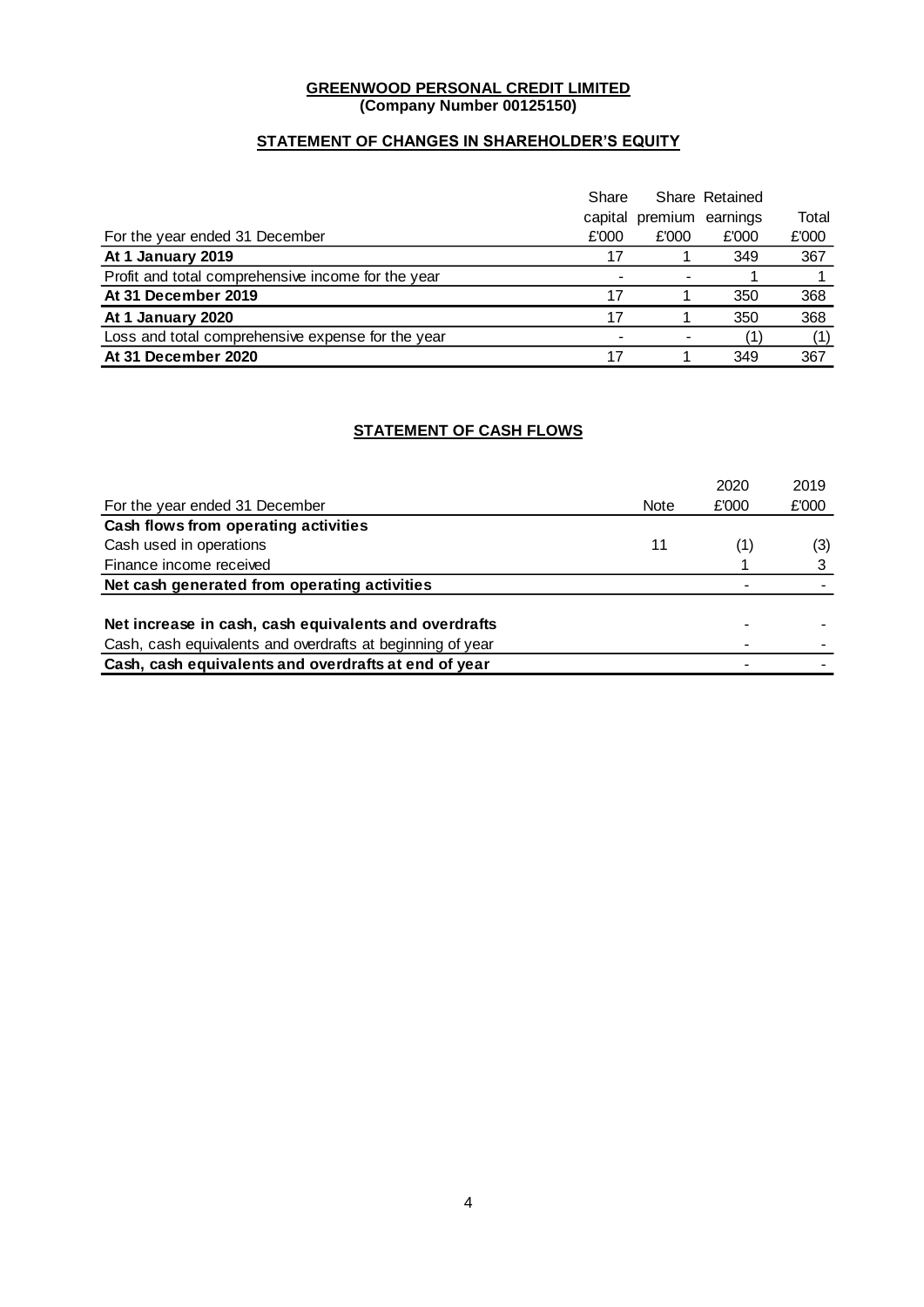### **STATEMENT OF ACCOUNTING POLICIES**

### **General information**

The company is a private company limited by shares incorporated and domiciled in England. The address of its registered office is No.1 Godwin Street, Bradford, West Yorkshire, BD1 2SU.

### **Basis of preparation**

The financial statements are prepared in accordance with IFRSs adopted for use in the European Union (EU), International Financial Reporting Interpretations Committee (IFRIC) interpretations and the Companies Act 2006. The financial statements have been prepared on a going concern basis under the historical cost convention. In preparing the financial statements, the directors are required to use certain critical accounting estimates and are required to exercise judgement in the application of the company's accounting policies.

### **Going concern**

In assessing whether the company is a going concern, the directors have therefore considered the ability of the group to continue as a going concern due to the intercompany funding provided by the ultimate parent company Provident Financial plc. The directors of the group have reviewed the group's reforecast, as approved in May 2021, which includes capital and liquidity forecasts, on detailed projections for 2021 to 2023. This assessment has included consideration of the group's principal risks and uncertainties, focusing on capital and liquidity, and the likelihood of these risks materialising into losses.

Given the uncertain outlook as a result of Covid-19, additional stress testing has been performed through modelling a range of macroeconomic scenarios. This initially assumes a severe but plausible downturn, with 'severe' being defined consistently with the group's IFRS 9 'severe' macroeconomic weighting. This assumes that unemployment in the UK reaches a peak unemployment rate of 12%. The group's Total Capital Requirement (TCR) was exceeded in all scenarios modelled both with and without management actions. The point of non-viability has been assessed for both the group and Vanquis Bank which would need to materialise to prevent the directors from adopting the going concern assumption. This is materially higher than any economic forecasts. The group's reforecast does not require market access for capital or liquidity during the going concern period.

Based on this review, the directors are satisfied that the group has the required resources to continue in business for a period of at least twelve months following the approval of the company accounts. For this reason, the directors continue to adopt the going concern basis in preparing the company accounts.

#### **Principal accounting policies**

The company's principal accounting policies under IFRSs have been consistently applied to all the years presented.

#### **Finance income**

Finance income comprises interest income earned from the ultimate parent undertaking on intercompany loans.

### **Dividends**

Dividend distributions to the company's shareholder are recognised in the financial statements as follows:

Final dividend: when approved by the company's shareholders.

Interim dividend: when approved by the company's shareholders.

#### **Share capital**

Ordinary shares are classified as equity. Incremental costs directly attributable to the issue of new shares are shown in equity as a deduction, net of tax, from the proceeds.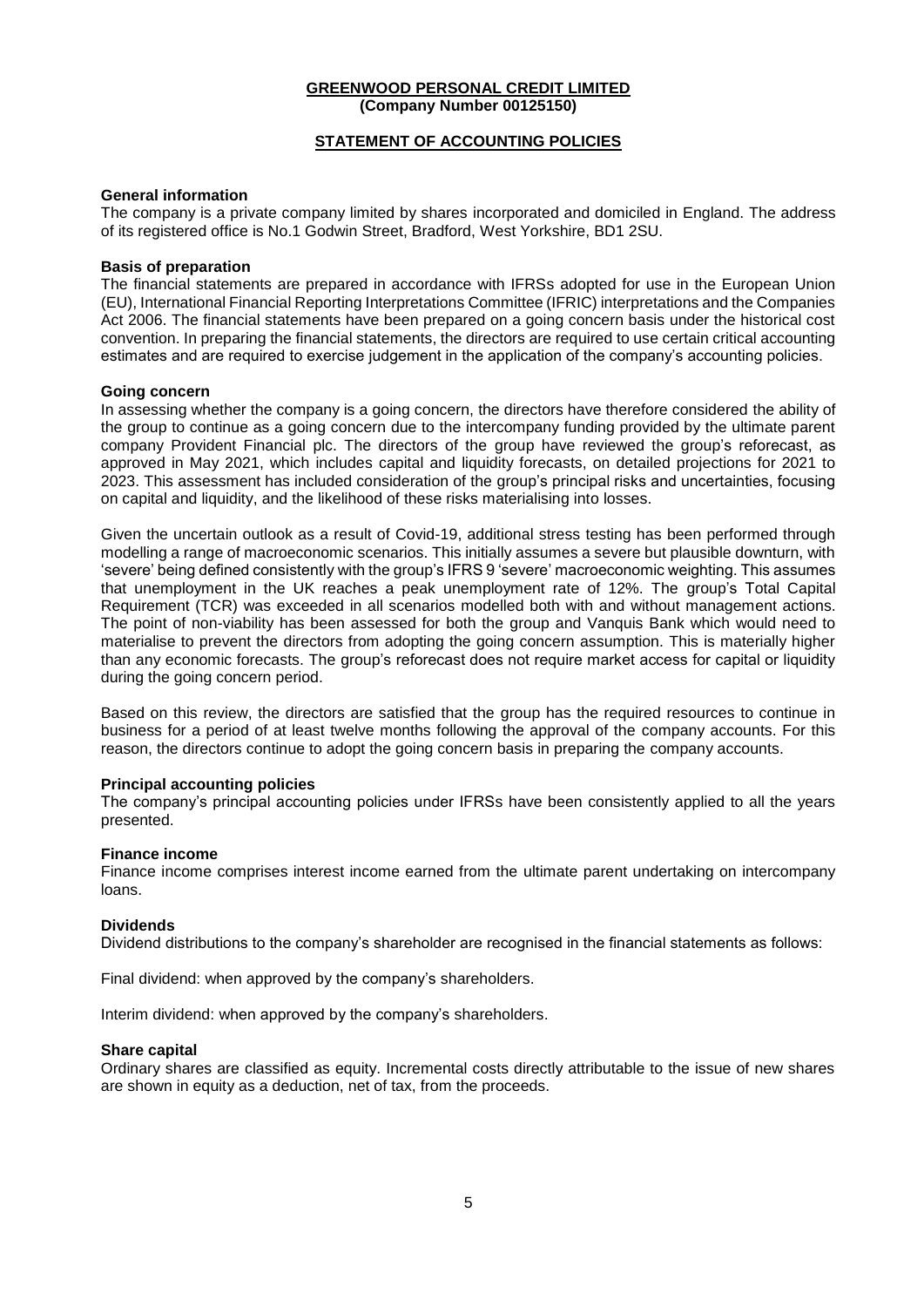### **STATEMENT OF ACCOUNTING POLICIES (CONTINUED)**

#### **Taxation**

The tax charge represents the sum of current and deferred tax.

Current tax is calculated based on taxable profit for the year using tax rates that have been enacted or substantively enacted by the balance sheet date. Taxable profit differs from profit before taxation as reported in the statement of comprehensive income because it excludes items of income or expense that are taxable or deductible in other years and it further excludes items that are never taxable or deductible.

Deferred tax is the tax expected to be payable or recoverable on differences between the carrying amounts of assets and liabilities in the financial statements and the corresponding tax bases used in the computation of taxable profit, and is accounted for using the balance sheet liability method.

Deferred tax is determined using tax rates (and laws) that have been enacted or substantively enacted by the balance sheet date and are expected to apply when the related deferred tax asset is realised or the deferred tax liability is settled.

Deferred tax assets are recognised to the extent that it is probable that future taxable profits will be available against which the temporary differences can be utilised.

Deferred tax assets and liabilities are offset when there is a legally enforceable right to offset current tax assets against current tax liabilities and when the deferred tax assets and liabilities relate to income taxes levied by the same taxation authority on either the taxable entity or different taxable entities where there is an intention to settle the balances on a net basis.

#### **Key assumptions and estimates**

In applying the accounting policies set out above, there are no significant estimates or assumptions that affect the reported amounts of assets and liabilities.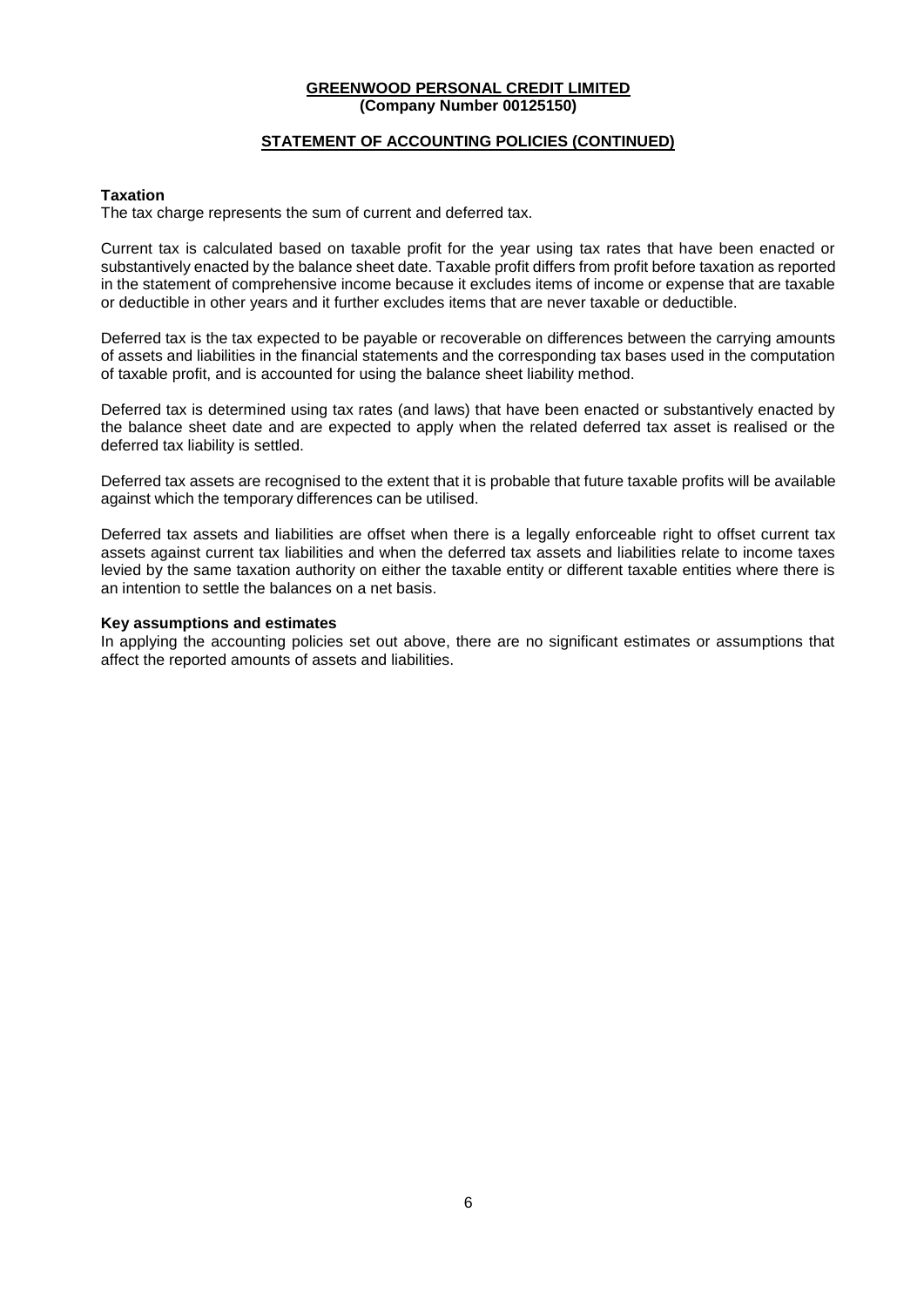### **FINANCIAL AND CAPITAL RISK MANAGEMENT REPORT**

Greenwood Personal Credit Limited (the 'company') is a wholly-owned subsidiary of Provident Financial plc which, together with its subsidiaries, forms the Provident Financial group (the 'group').

The overall group internal control and risk management framework is the responsibility of the group board with certain responsibilities in respect of internal control and risk management being delegated to various sub-committees who report directly to the board. An overview of the group's risk management framework can be found in the annual report and financial statements of Provident Financial plc.

The group operates with a centralised treasury function and therefore the funding requirements of the company are met wholly or partially via funding from Provident Financial plc or one of its subsidiaries. In addition, the allocation of capital is managed on a group basis by the centralised treasury function. Accordingly, it is inappropriate to consider the management of liquidity risk on a stand-alone company basis.

#### **Liquidity risk**

Liquidity risk is the risk that the company will have insufficient liquid resources available to fulfil its operational plans and/or to meet its financial obligations as they fall due.

Liquidity risk is managed by the group's centralised treasury department through daily monitoring of expected cash flows in accordance with a board-approved group funding and liquidity policy. This process is monitored regularly by the group treasury committee.

The group's funding and liquidity policy is designed to ensure that the group is able to continue to fund the growth of the business. The group therefore maintains headroom on its committed borrowing facilities to fund growth and contractual maturities for at least the following 12 months. As at 31 December 2020, the group's committed borrowing facilities had a weighted average period to maturity of 1.5 years (2019: 2.2 years) and the headroom on these committed facilities amounted to £79.4m (2019: £69.1m).

The group is less exposed than other mainstream lenders to liquidity risk as the loans issued by the home credit business are of short-term duration (typically around one year), whereas the group's borrowings extend over a number of years. The group's current funding strategy seeks to maintain a secure funding structure by maintaining committed facilities to pre-fund the group's liquidity and funding requirements for at least the next 12 months, maintaining access to four main sources of funding comprising: (i) the syndicated revolving bank facility; (ii) external market funding; (iii) securitisation; and (iv) retail deposits. Headroom on the group's committed debt facilities together with available cash was £143.7m at 31 December 2020 together with ongoing access to the retail deposits programme in Vanquis Bank. There are no contractual maturities of the group's facilities until a scheduled maturity of a £65m bond in September 2021.

A maturity analysis of the undiscounted contractual cash flows of the group's bank and other borrowings, including derivative financial instruments settled on a net and gross basis, is set out in the annual report and financial statements of Provident Financial plc.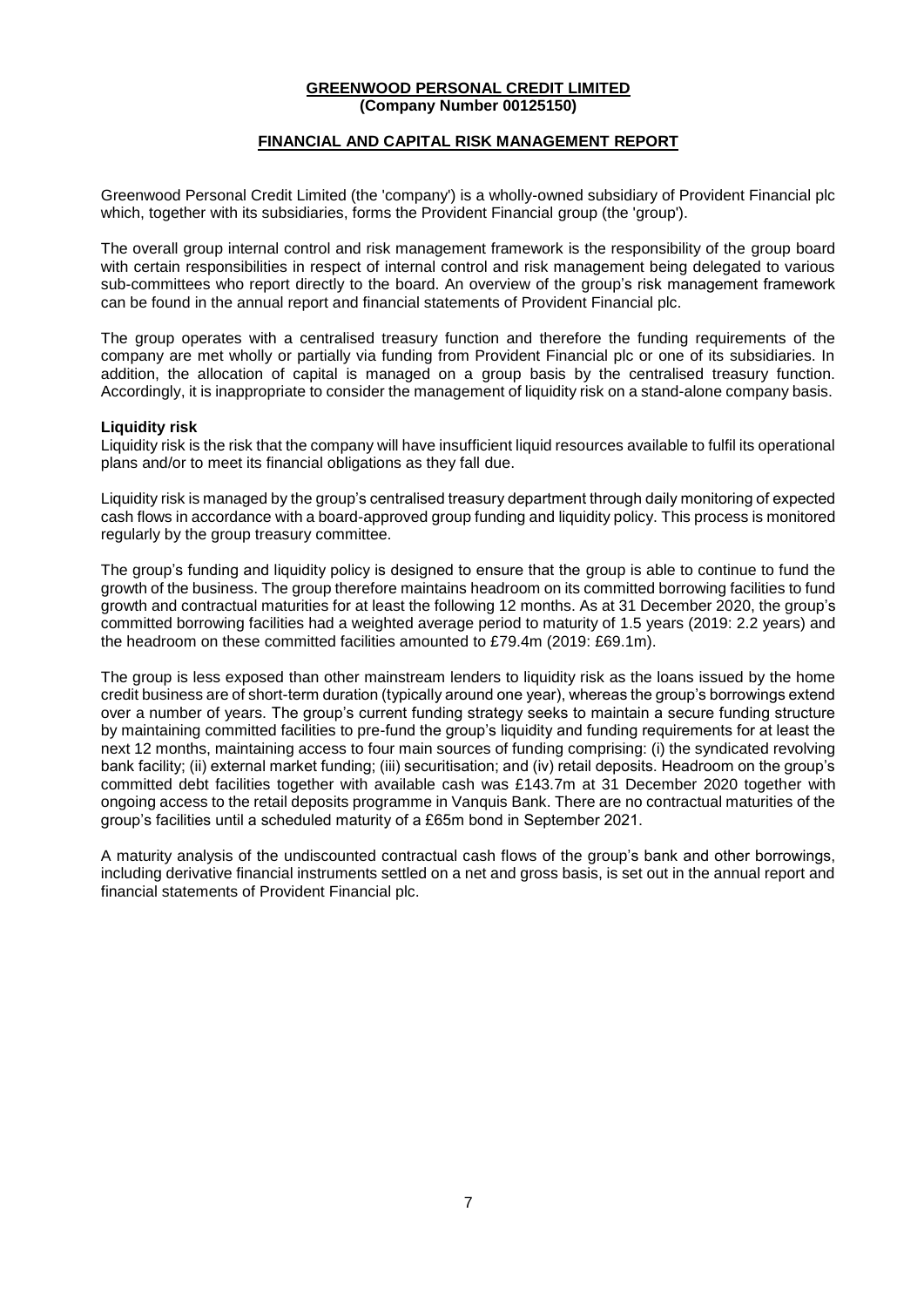### **NOTES TO THE FINANCIAL STATEMENTS**

### **1 Finance income**

|                                                      | 2020  | 2019          |
|------------------------------------------------------|-------|---------------|
|                                                      | £'000 | £'000         |
| Interest receivable from ultimate parent undertaking |       | 3             |
|                                                      |       |               |
| Tax charge                                           |       |               |
|                                                      |       |               |
|                                                      | 2020  |               |
| Tax charge in the statement of comprehensive income  | £'000 |               |
| Current tax                                          |       | 2019<br>£'000 |

The rate of tax on the profit before taxation for the year is in line with (2019: in line with) the average standard rate of corporation tax in the UK of 19% (2019: 19%). This can be reconciled as follows:

|                                                                  | 2020  | 2019  |
|------------------------------------------------------------------|-------|-------|
|                                                                  | £'000 | £'000 |
| (Loss)/profit before taxation                                    |       |       |
| (Loss)/profit before taxation multiplied by the average standard |       |       |
| rate of corporation tax in the UK of 19% (2019: 19%)             |       |       |
| Total tax charge                                                 |       |       |

#### **3 Directors' remuneration**

The emoluments of the directors are paid by the immediate parent company, Provident Financial Management Services Limited, or by the ultimate parent undertaking Provident Financial plc, both of which makes no recharge to the company (2019: no recharge). The directors of the company are also directors of fellow subsidiary companies and it is not possible to make an accurate apportionment of their services in relation to the company. The emoluments of these directors are disclosed in the financial statements of Provident Financial Management Services Limited or Provident Financial plc.

During the year no directors exercised share awards under share incentive schemes (2019: none).

#### **4 Employee information**

The company had no employees during 2020 (2019: no employees). This information excludes directors, whose remuneration is paid by Provident Financial Management Services Limited or Provident Financial plc.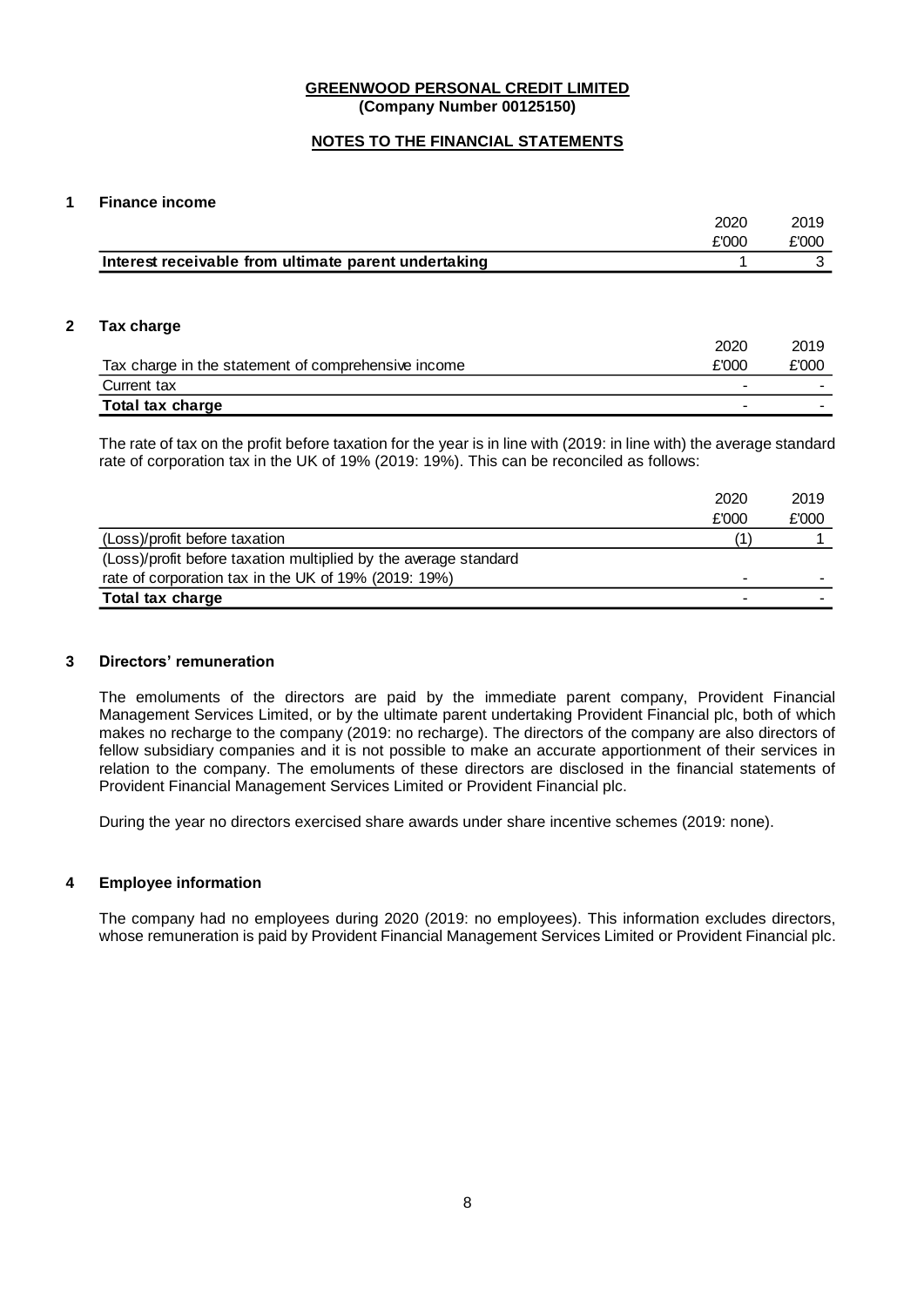### **NOTES TO THE FINANCIAL STATEMENTS (CONTINUED)**

### **5 Financial instruments**

The following table sets out the carrying value of the company's financial assets and liabilities in accordance with the categories of financial instruments set out in IFRS 9. Assets and liabilities outside the scope of IFRS 9 are shown within non-financial assets/liabilities:

|                             |           | 2020  |
|-----------------------------|-----------|-------|
|                             | Amortised |       |
|                             | cost      | Total |
|                             | £'000     | £'000 |
| <b>Assets</b>               |           |       |
| Trade and other receivables | 367       | 367   |
| <b>Total assets</b>         | 367       | 367   |
| <b>Liabilities</b>          |           |       |
| Trade and other payables    |           |       |
| <b>Total liabilities</b>    |           |       |
|                             |           |       |
|                             |           | 2019  |
|                             | Amortised |       |
|                             | cost      | Total |
|                             | £'000     | £'000 |
| <b>Assets</b>               |           |       |
| Trade and other receivables | 370       | 370   |
| <b>Total assets</b>         | 370       | 370   |
| <b>Liabilities</b>          |           |       |
| Trade and other payables    | (2)       | (2)   |
| <b>Total liabilities</b>    | (2)       | (2)   |

The carrying value for all financial assets represents the maximum exposure to credit risk.

### **6 Trade and other receivables**

|                                             | 2020  | 2019  |
|---------------------------------------------|-------|-------|
|                                             | £'000 | £'000 |
| Amounts owed by ultimate parent undertaking | 367   |       |
| Total                                       | 367   | 370   |

Amounts owed by ultimate parent undertaking are unsecured, repayable on demand or within one year and generally accrue interest at rates linked to LIBOR.

The maximum exposure to credit risk of trade and other receivables is the carrying value of each class of receivable set out above. There is no collateral held in respect of trade and other receivables (2019: £nil).

The fair value of trade and other receivables equates to their book value.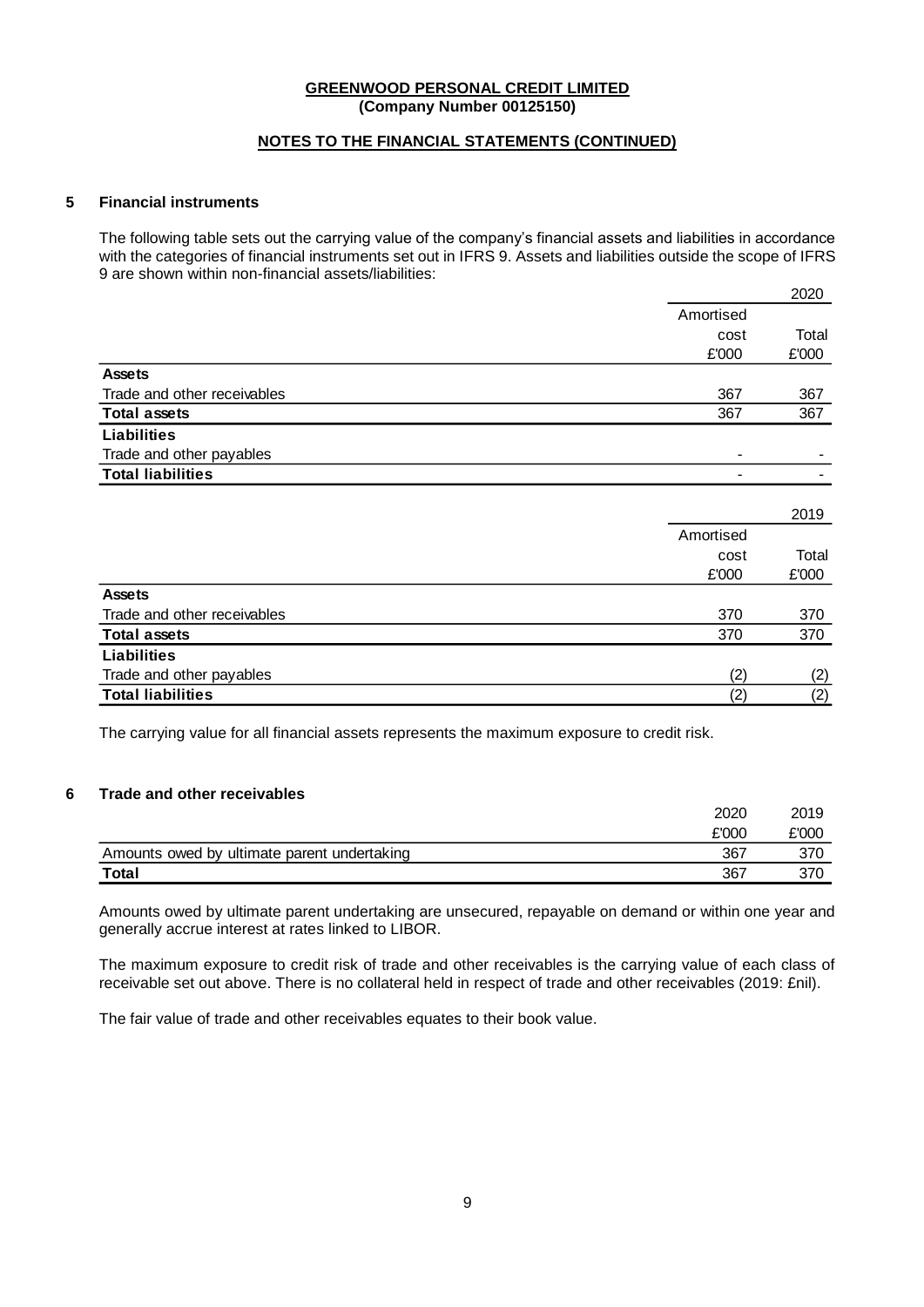### **NOTES TO THE FINANCIAL STATEMENTS (CONTINUED)**

### **7 Trade and other payables**

| <b>Total</b>                                  |       |        |
|-----------------------------------------------|-------|--------|
| Amounts owed to fellow subsidiary undertaking |       |        |
|                                               | £'000 | £'000  |
|                                               | 2020  | ה ו הה |

The fair value of trade and other payables equates to their book value (2019: fair value equated to book value). The amounts owed to the fellow subsidiary undertaking is unsecured, due for repayment in less than one year and generally accrue interest at rates linked to LIBOR.

#### **8 Share capital**

|                             |                 | 2020       | 2019       |
|-----------------------------|-----------------|------------|------------|
|                             |                 | Issued and | Issued and |
|                             |                 | fully paid | fully paid |
| Ordinary shares of 50p each | - £'000         |            |            |
|                             | - number (000s) | 34         | 34         |

There are no shares issued and not fully paid at the end of the year (2019: no shares).

### **9 Related party transactions**

Details of the transactions between the company and other group undertakings, which comprise management recharges and interest charges on intra-group balances, along with any balances outstanding at 31 December are set out below:

|                               |                          | 2020                     |                          | 2019                 |  |
|-------------------------------|--------------------------|--------------------------|--------------------------|----------------------|--|
|                               |                          | Interest Outstanding     |                          | Interest Outstanding |  |
|                               | credit                   | balance                  | credit                   | balance              |  |
|                               | £'000                    | £'000                    | £'000                    | £'000                |  |
| Ultimate parent undertaking   | 1)                       | 367                      | (3)                      | 370                  |  |
| Fellow subsidiary undertaking | $\overline{\phantom{a}}$ | $\overline{\phantom{a}}$ | $\overline{\phantom{a}}$ | (2)                  |  |
| Total                         |                          | 367                      | (3)                      | 368                  |  |

The outstanding balance represents the gross intercompany balance receivable by the company.

#### **10 Contingent liabilities**

The company was removed as a guarantor in respect of (i) borrowings made by the company's ultimate parent undertaking; and (ii) guarantees given by the company's ultimate parent undertaking in respect of borrowings of certain of its subsidiaries on 12 March 2021.